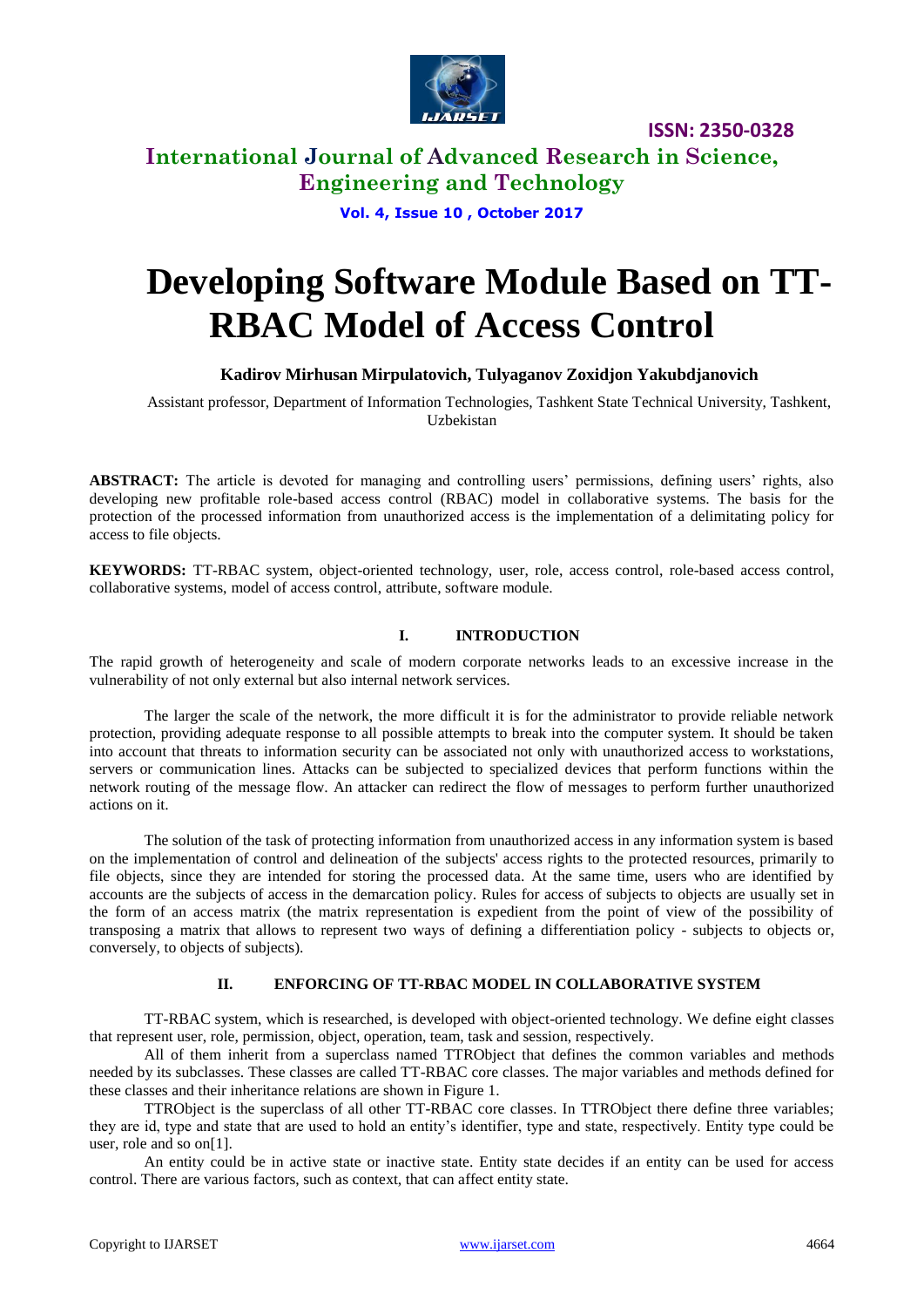

**International Journal of Advanced Research in Science, Engineering and Technology**

### **Vol. 4, Issue 10 , October 2017**



Figure 1: TT-RBAC core classes: (a) inheritances; (b) definitions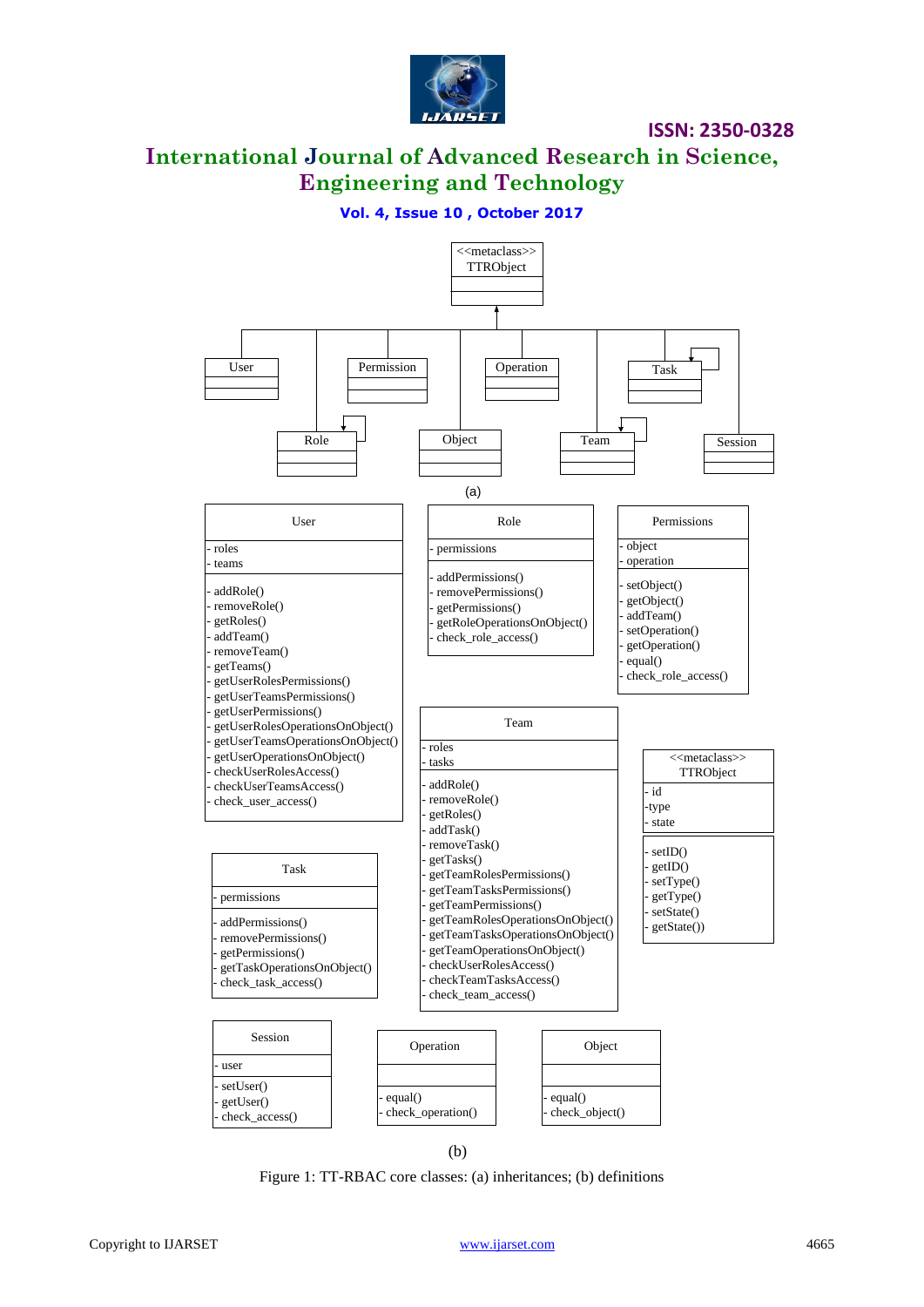

# **International Journal of Advanced Research in Science, Engineering and Technology**

### **Vol. 4, Issue 10 , October 2017**

User is the class used to describe users. The variables roles and teams are used to hold Role objects and Team objects, respectively. The methods checkUserRolesAccess, checkUserTeamsAccess and check\_user\_accessare used for checking user access.

Role is the class used to describe roles. The variable permissions is used to hold permission objects. The method check role access is used for checking role access.

Permission is the class used to describe permissions. The variables object and operation are used to hold object and operation objects, respectively. The method equal is used for comparing with an input permission object. The method check permission is used for checking permission access.

Object is the class used to describe resources. The method equal is used for comparing with an input object name. The method check object does the similar function to equal, except it also considers object's state.

Operation is the class used to describe operations. The method equal is used for comparing with an input operation name. The method check\_operation does the similar function to equal, except it also considers object's state.

Team is the class used to describe teams. The variables roles and tasks are used to hold the role objects and task objects, respectively. The methods checkTeamRolesAccess, checkTeamTasksAccess and check team accessare used for checking team access.

Task is the class used to describe tasks. The variable permissions is used to hold the permission objects. The method check task access is used for checking task access.

Session is the class used to describe sessions at runtime. The variable user is used to hold a user object. The method check access is used for checking session access.

From the above introduction, we know these classes are not independent. Their relations are shown in Figure 2.



#### **III. CONTEXT CONSTRAINTS OF TT-RBAC**

In TT-RBAC, every entity's state can be active or inactive. One entity can be used for access control only when it is in active state. For example, the permissions held by a role are available to a user only when this role is in active state. One entity's state change may affect the permissions that are available to other entities. For example, if an object is deactivated, then all the permissions that relate to this object are deactivated. This effect will be propagated among all the entities that relate to these permissions. One entity's state change may also affect other entities' state. For example, all the employees are assigned to role Staff, and the role Staff is the prerequisite role to all other roles. If the role Staff is deactivated in a session, then all the roles depending on it will also be deactivated. In TT-RBAC different kinds of entities have different effective scopes to other entities. The entity effective scopes are shown in Figure 3. The arrows indicate the entities' effective directions. Their meanings are described as follows[2]: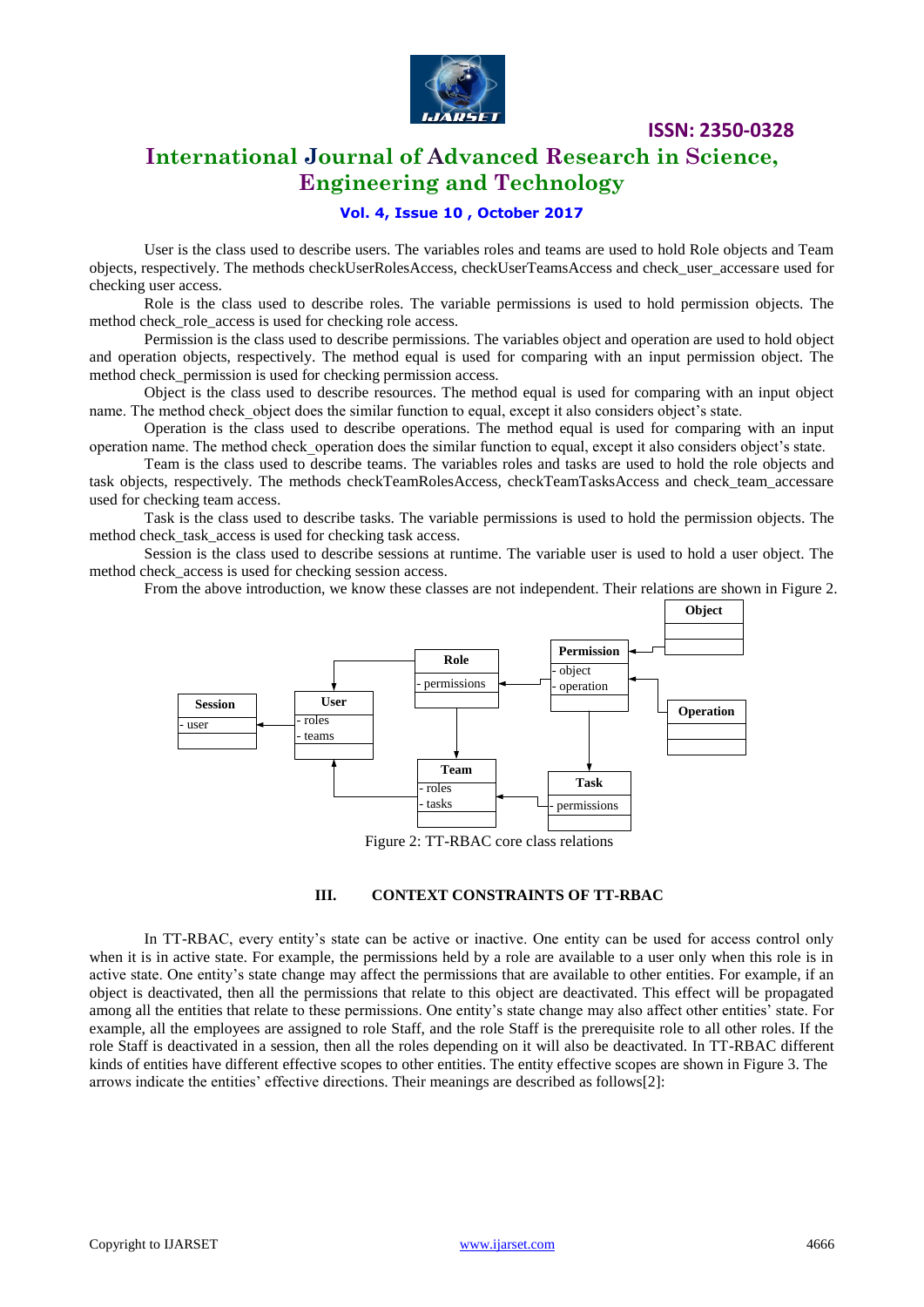

# **International Journal of Advanced Research in Science, Engineering and Technology**

**Vol. 4, Issue 10 , October 2017**



Figure 3: Effective scopes of TT-RBAC entities

- ̶ if an object is deactivated, then all the permissions that relate to it will be deactivated;
- ̶ if a permission is deactivated, then all the roles and tasks that relate to it will be affected. This permission will be withdrawn from them. This permission's state change may also affect other permissions that depend on it;
- ̶ if a role is deactivated, then all the users and teams that relate to it will be affected. This role will be withdrawn from them. This role's state change may also affect other roles that depend on it;
- ̶ if a task is deactivated, then all the teams that relate to it will be affected. This task will be withdrawn from them. This task's state change *may* also affect other tasks that depend on it;
- ̶ if a team is deactivated, all the users who relate to it will be affected. This team will be withdrawn from them. This team's state change may also affect other teams that depend on it;
- ̶ if a user is deactivated, all the sessions that belong to him/her will be affected. These sessions will be terminated.

A user obtains privileges through the active roles in sessions. A role can be activated as a session-role or a session-team-role. If a role is activated as a session-role, then the user will get all the permissions assigned to this role. If a role is activated as a session-team-role, then the permissions that this user can get are also decided by which tasks have been activated in the team. It means that the permissions of a session-team-role are filtered by the permissions of session-team-tasks. In a session the permissions available to a user are the union of all permissions gotten through session-roles and session-teams. In this section we investigate the TT-RBAC evaluation process.

In TT-RBAC systems authorization requests can be formatted as (user, object, operation). It states that the request user wants to perform the request operation on the request object. The request user information should include all the active session-roles and active session-teams in which also include the active session-team-roles and active session-team-tasks. The structure of TT-RBAC authorization request is shown in Figure 4. TT-RBAC authorization requests are evaluated by TT-RBAC decision makers [3].



Figure 4: Structure of TT-RBAC authorization request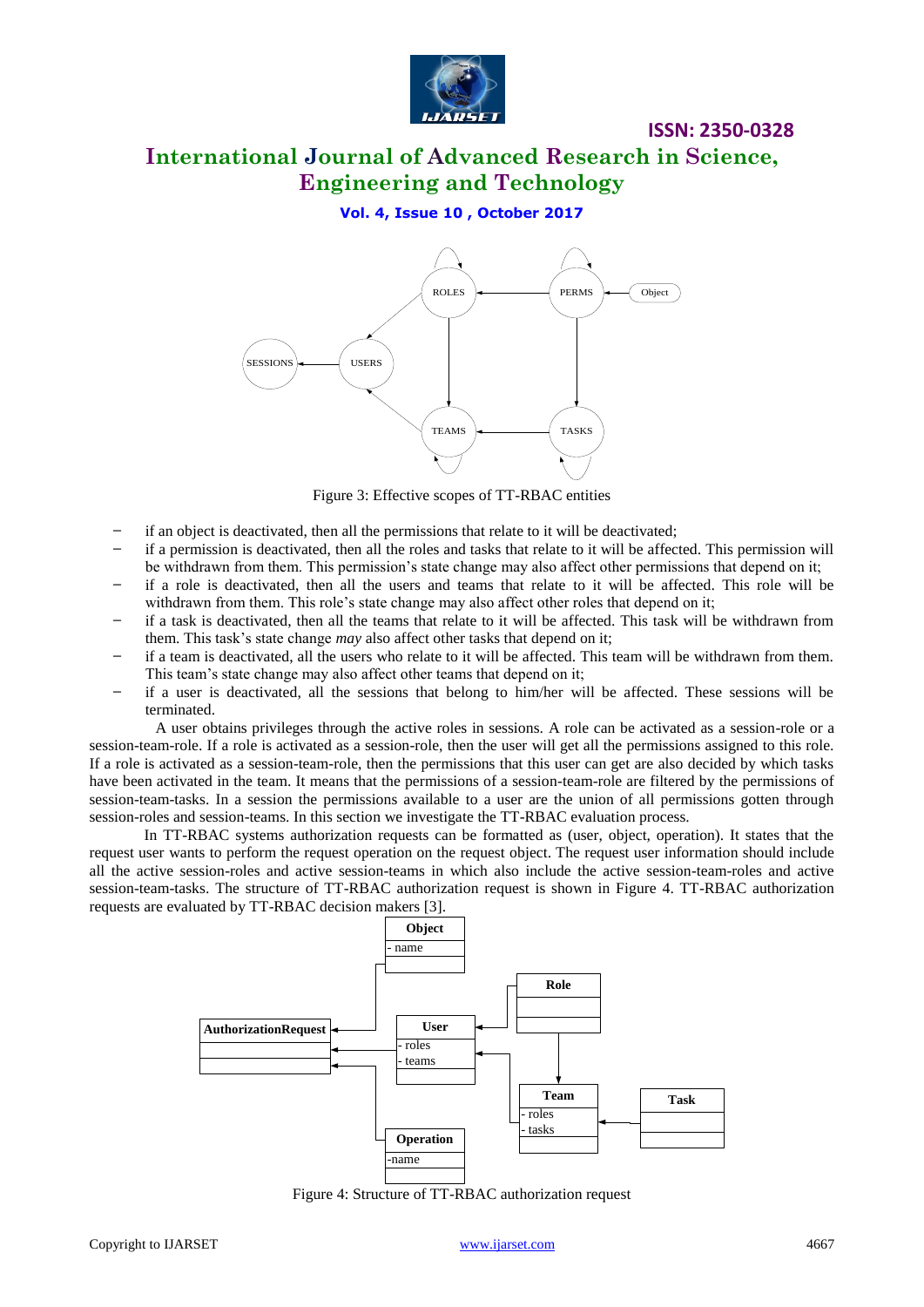

**International Journal of Advanced Research in Science, Engineering and Technology**

#### **Vol. 4, Issue 10 , October 2017**

In order to improve the performance of TT-RBAC evaluation, it was developed a novel TT-RBAC evaluation mechanism, in which a decision maker is specially created for each authorization request. This decision maker is then used to evaluate the requested permission formed by the request object and request operation. In fact, this decision maker is a user object that is created according to the request user. So the decision maker is also called user decision maker. The role, team, team-role and team-task objects contained in a request user are not ground. For example, the role objects in a request user do not contain permission objects. On the contrary, all the objects inside a decision maker are ground. For example, all the role objects in a decision maker contain all the required permission objects, and these permission objects are also ground. After all the entities relating to a decision maker are ground, this user object is ready for making access control decisions [4]. The structure of TT-RBAC decision maker is shown in Figure 5.



In order to accelerate the speed of creating user decision makers, some or all the role, team, task, permission, object and operation objects can be initialized and saved in some object containers when a TT-RBAC evaluation system starts up.

When an authorization request arrives, the evaluation system creates a special user decision maker according to the request user object, and then checks if this user can perform the required permission (ob, op) that is formed by the request object (ob) and request operation (op). The whole authorization check process is shown in Figure 6 and described as follows:



Figure 6: TT-RBAC authorization check process

- ̶ check\_user\_access is a method defined in User class. It checks if a request is permitted by a user object (user decision maker). This method first checks the state of the user object. Only when it is in active state, the check process continues to do the role permission check and team permission check, otherwise the check process stops and returns the value "false". The role permission check is through invoking the method check role access defined in role objects. The team permission check is through invoking the method check team access defined in team objects. If there is any role or team permits this permission, the check process stops and returns the value "true";
- check role access is a method defined in Role class. It checks if a request is permitted by a role object. This method first checks the state of the role object. Only when it is in active state, the check process continues to do the role permission check, otherwise the check process stops and returns the value "false". The role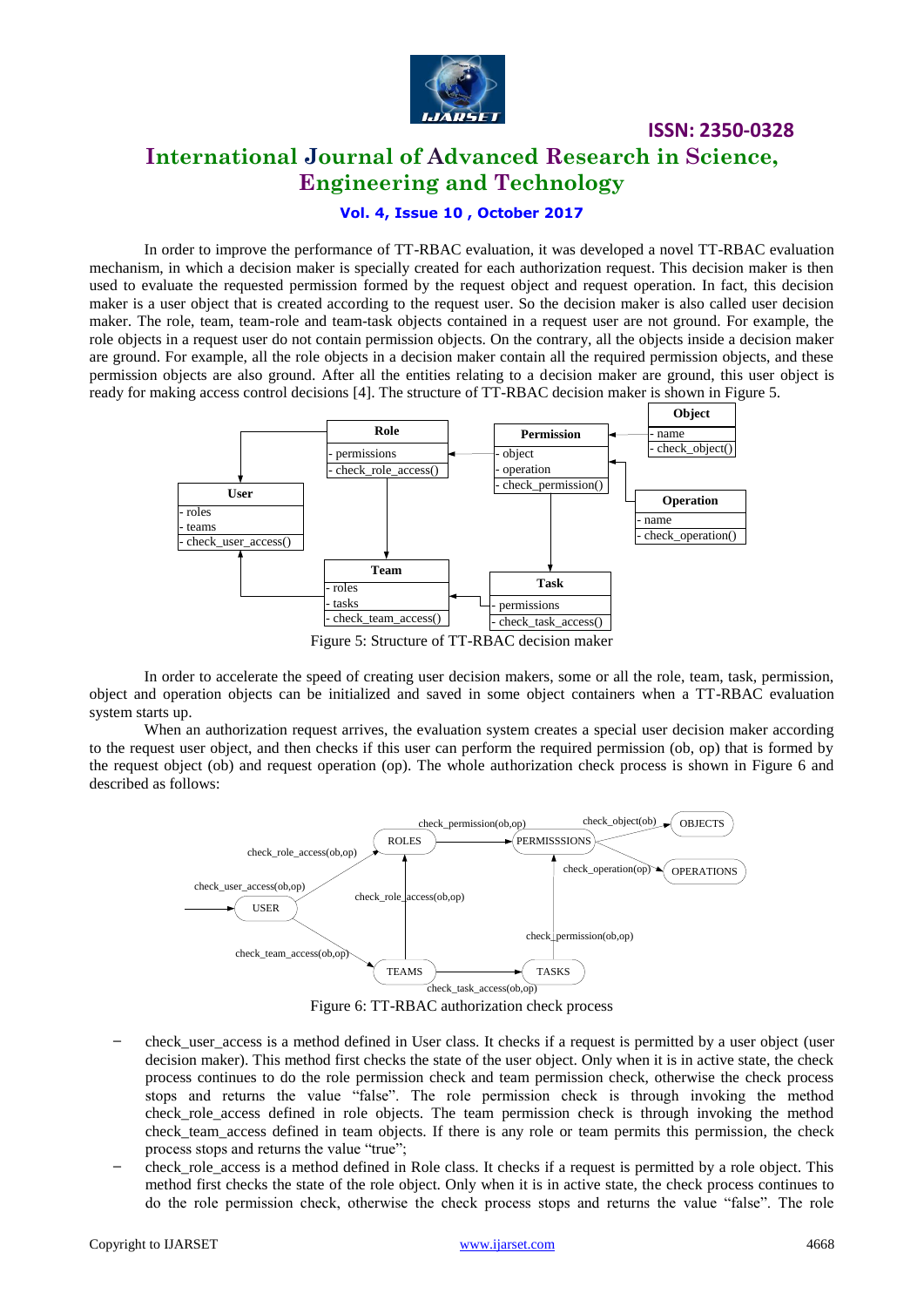

# **International Journal of Advanced Research in Science, Engineering and Technology**

### **Vol. 4, Issue 10 , October 2017**

permission check is through invoking the method check\_permission defined in permission objects. If the request is permitted by the role, it returns the value "true";

- ̶ check\_team\_access is a method defined in Team class. It checks if a request is permitted by both team-roles and team-tasks. This method first checks the state of the team object. Only when it is in active state, the check process continues to do the team-role and team-task permission checks, otherwise the check process stops and returns the value "false". The team-task permission check is through invoking the method check\_task\_access defined in task objects. If the request is permitted by both the team-roles and team-tasks, it returns the value "true";
- ̶ check\_task\_access is a method defined in Task class. It checks if a request is permitted by a task. The check process is similar to check\_role\_access;
- ̶ check\_permission is a method defined in Permission class. It checks if a request is permitted by a permission object. This method first checks the state of the permission object. Only when it is in active state, the check process continues to do the permission check, otherwise the check process stops and returns the value "false". The permission check is through invoking the methodcheck\_object defined in (permission) object, and the method check\_operation defined in operation object. Only when both of them return the value "true", this method returns the value "true", otherwise returns the value "false";
- ̶ check\_object is a method defined in Object class. It checks if the input request object is equal to a (permission) object. This method first checks the state of the object. Only when it is in active state, the check process continues to do the object comparison, otherwise the check process stops and returns the value "false". The object comparison is through comparing two objects' names. If their names are equal, this method returns the value "true", otherwise returns the value "false";

check\_operation is a method defined in Operation class. It checks if the input request operation is equal to an Operation object. The check process is similar to the check process of check\_object.

#### **IV. DEVELOPING SOFTWARE MODULE OF TT-RBAC**

To install the program, you need to select the setup.exe application shown in Figure 7.

| Имя                      | Дата изменения  | Тип             | Размер             |
|--------------------------|-----------------|-----------------|--------------------|
| <b>Application Files</b> | 09.07.2017 0:40 | Папка с файлами |                    |
| FileAccessMethods        | 25.05.2017 9:50 | Манифест развер | 6 K <sub>B</sub>   |
| $\frac{1}{2}$ setup      | 25.05.2017 9:50 | Приложение      | 448 K <sub>B</sub> |
|                          |                 |                 |                    |

Figure 7. Selecting a file

After downloading the application, the following window will be displayed:



Figure 8. Installing the application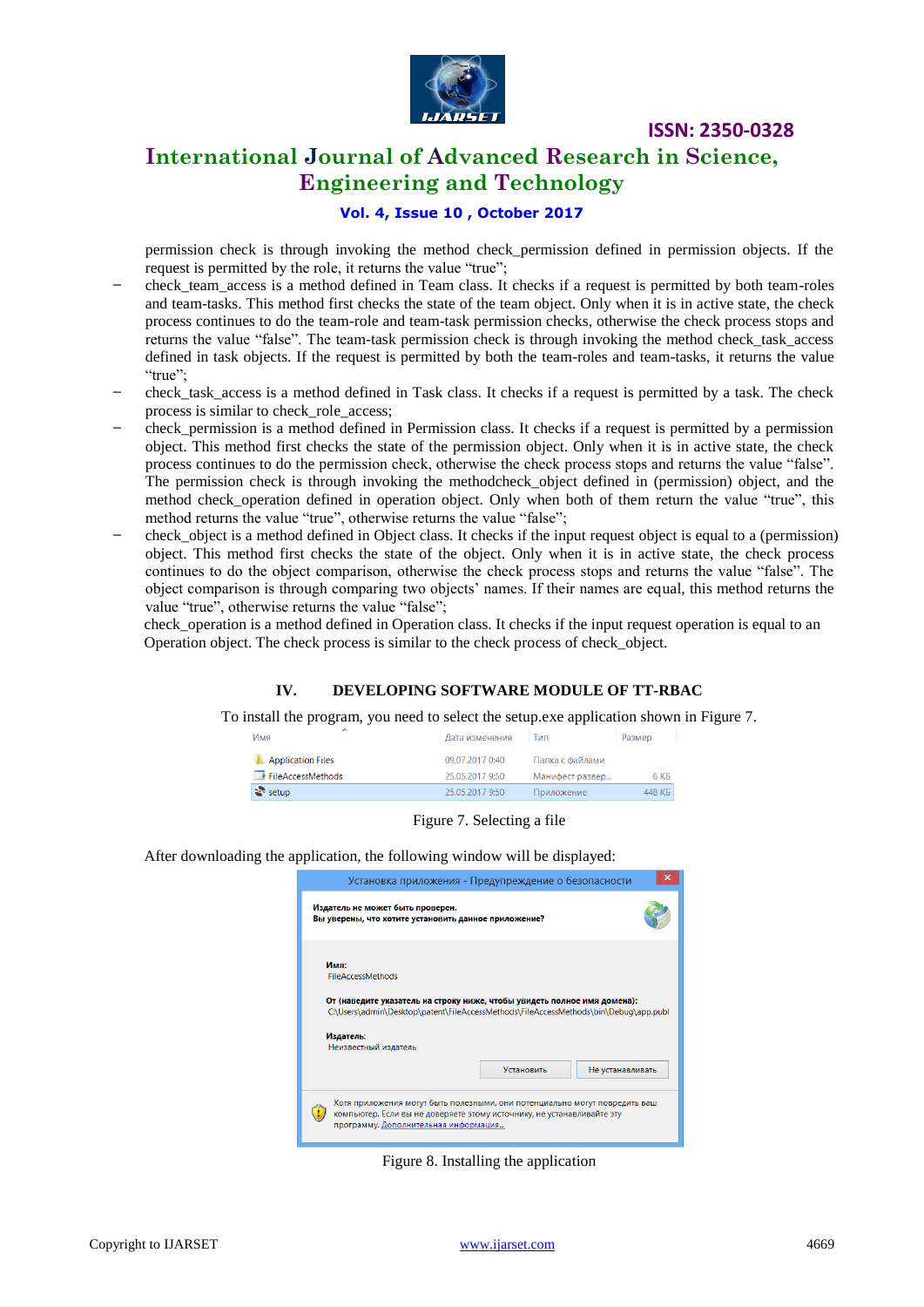

# **International Journal of Advanced Research in Science, Engineering and Technology**

### **Vol. 4, Issue 10 , October 2017**

You need to click on the "Install" button and the program will start.The program consists of two parts. The first one is defining user rights by choosing users and the second one based on current user. Defining user rights by choosing users is below:

| øΞ                                                                                                                                                                                                                      | <b>Dissertation work</b>         | ×             |
|-------------------------------------------------------------------------------------------------------------------------------------------------------------------------------------------------------------------------|----------------------------------|---------------|
| File Name C:\Users\admin\Desktop\MK.docx<br><b>Select User</b> min<br>admin<br><b>Operations</b><br><b>Администратор</b><br>Create Dir Tocmb<br><b>Create Files</b><br><b>Delete</b><br><b>Delete Subdirectories at</b> | v<br><b>Allow</b><br>Deny        | <b>Select</b> |
| Execute file<br>Modify<br>Read<br><b>Read Attributes</b><br><b>Read Data</b>                                                                                                                                            | <b>OK</b><br>Show users' rights  |               |
| <b>Append Data</b><br>Write<br><b>Write Attributes</b><br><b>Write Data</b><br><b>Take Ownership</b><br><b>Full Control</b>                                                                                             | <b>File and Directory Access</b> |               |

Figure 9: Defining user rights by choosing users

In this part of program defining users rights has been given by choosing users through file which has been shown [5]. Also It can be checked user rights that had been defined through the current file. In the below, the process of defining user rights through file which has been shown:

| ag.                                             | □<br>Dissertation work           | ×                                       |
|-------------------------------------------------|----------------------------------|-----------------------------------------|
| File Name C:\Users\admin\Desktop\MK.docx        | <b>Select</b>                    |                                         |
| <b>Select User min</b>                          | $\checkmark$                     |                                         |
| <b>Operations</b><br><b>Create Directories</b>  | <b>ControlType</b>               |                                         |
| <b>Create Files</b><br><b>Delete</b>            | $\bigcap$ Allow<br>O Deny        | $\mathsf{x}$                            |
| Delete Subdirectories at<br><b>Execute file</b> | <b>OK</b>                        | <b>Permissions Changed Successfully</b> |
| Modify<br>$\sqrt{Read}$                         | Show users' rights               |                                         |
| <b>Read Attributes</b><br><b>Read Data</b>      |                                  | <b>OK</b>                               |
| <b>Append Data</b><br>$\vee$ Write              | <b>File and Directory Access</b> |                                         |
| <b>Write Attributes</b><br><b>Write Data</b>    |                                  |                                         |
| Take Ownership<br><b>Full Control</b>           |                                  |                                         |

Figure 10: The process of defining user rights through file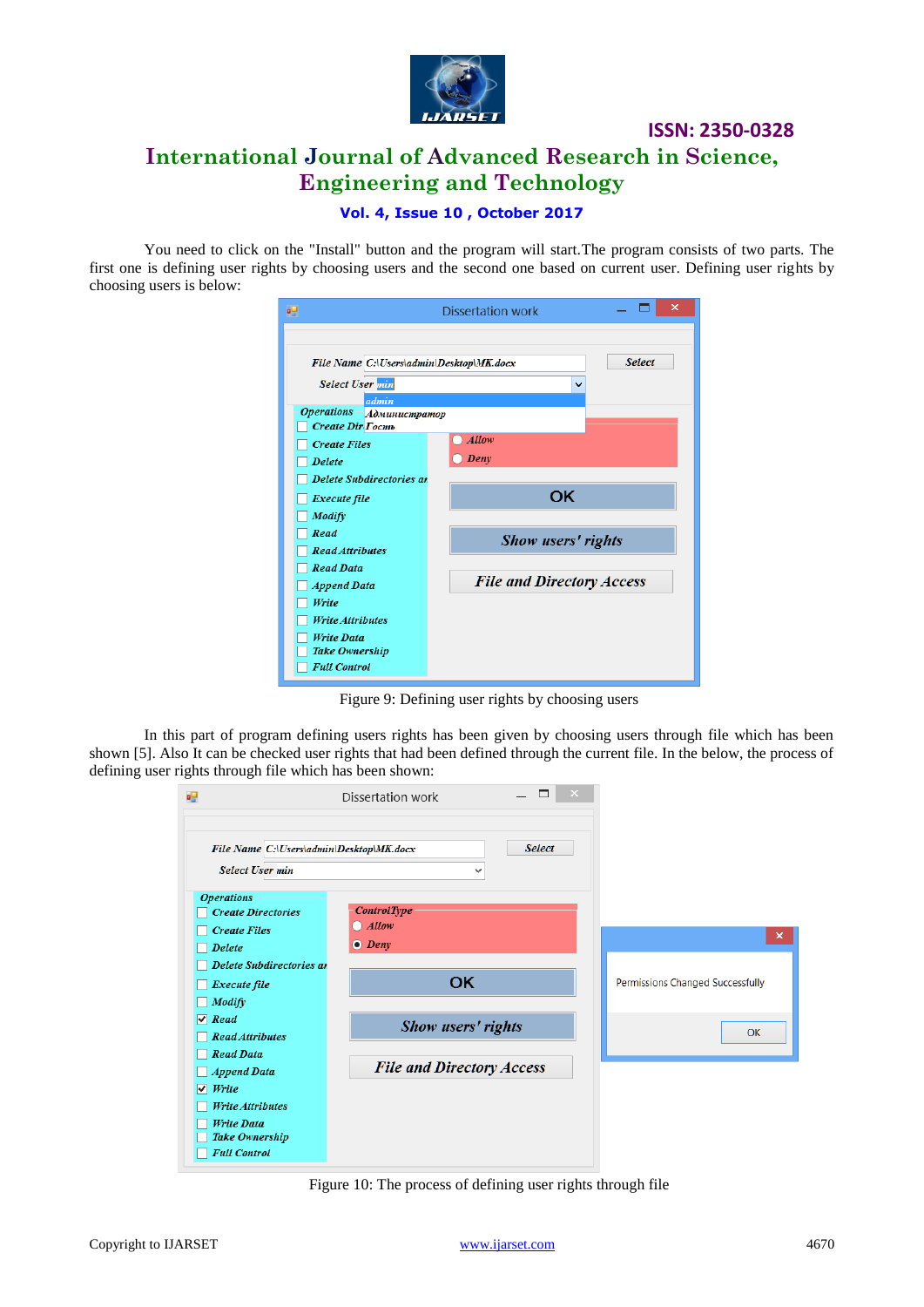

# **International Journal of Advanced Research in Science, Engineering and Technology**

**ISSN: 2350-0328**

### **Vol. 4, Issue 10 , October 2017**

In the below, the checking process of defining user rights that had been remarked through the current file:

|                                            | <b>DISSELTATION MOTE</b>         |               |                                  |                                           |
|--------------------------------------------|----------------------------------|---------------|----------------------------------|-------------------------------------------|
| File Name C:\Users\admin\Desktop\MMK.docx  | <b>Select</b>                    |               |                                  |                                           |
|                                            |                                  |               |                                  |                                           |
| <b>Select User min</b>                     | $\checkmark$                     |               |                                  |                                           |
| <b>Operations</b>                          |                                  |               |                                  |                                           |
| $\Box$ Create Directories                  | <b>ControlType</b>               |               |                                  |                                           |
| $\Box$ Create Files                        | <b>Allow</b>                     |               |                                  |                                           |
| $\Box$ Delete                              | $\n  Deny\n$                     |               |                                  |                                           |
| $\Box$ Delete Subdirectories as            |                                  |               |                                  |                                           |
| $\Box$ Execute file                        | OK                               |               |                                  |                                           |
| <b>Modify</b>                              |                                  |               |                                  |                                           |
| $\sqrt{Read}$                              |                                  |               |                                  |                                           |
| $\Box$ Read Attributes                     | <b>Show users' rights</b>        |               |                                  |                                           |
| $\Box$ Read Data                           |                                  | $\mathbf{x}$  | $\boldsymbol{\times}$            |                                           |
| $\Box$ Append Data                         | <b>File and Directory Access</b> |               |                                  |                                           |
|                                            |                                  |               |                                  |                                           |
| $\Box$ Write                               |                                  | pc\admin:Read | NT AUTHORITY\CICTEMA:FullControl | <b>BUILTIN\Администраторы:FullControl</b> |
| $\Box$ Write Attributes                    |                                  |               |                                  |                                           |
| $\Box$ Write Data<br><b>Take Ownership</b> |                                  |               |                                  |                                           |
| $\Box$ Full Control                        |                                  | OK            | OK                               |                                           |
|                                            |                                  |               |                                  |                                           |

Figure 11: The checking process of defining user rights

The second part of the program consists of the two windows. In the first window, defining rights for file was located. In the second window, defining rights for folder was located. Access control for file is shown below:

| ×<br>File & Directory Access Control (Dissertation work)                 |                                                           |                                                                                        |                     |
|--------------------------------------------------------------------------|-----------------------------------------------------------|----------------------------------------------------------------------------------------|---------------------|
|                                                                          | File Access Control Folder Access Control                 |                                                                                        |                     |
|                                                                          |                                                           |                                                                                        |                     |
| <b>Open</b><br>File Address: :\Users\admin\Desktop\Mirhusan Kadirov.docx |                                                           |                                                                                        |                     |
|                                                                          | $\Box$ Create new file                                    | <b>Current User: admin</b>                                                             |                     |
|                                                                          |                                                           | File Systems Rights (If any rights are checked, in this case, this rights are allowed) |                     |
| $\Box$ Delete                                                            | $\triangledown$ Read                                      | $\Box$ Write                                                                           |                     |
| $\vee$ Execute file                                                      | $\sqrt{R}$ Read Attributes                                | <b>Write Attributes</b>                                                                |                     |
| $\Box$ Modify                                                            | $\sqrt{R}$ Read Data                                      | $\Box$ Write Data                                                                      |                     |
| $\Box$ Append Data                                                       | $\triangledown$ ReadPermissions                           | $\Box$ Create Files                                                                    |                     |
| <b>TakeOwnership</b>                                                     |                                                           | $\Box$ WriteExtendedAttributes ReadAndExecute                                          |                     |
| Synchronize                                                              |                                                           | $\Box$ ChangePermissions $\Box$ ReadExtendedAttributes                                 | $\Box$ Full Control |
|                                                                          |                                                           | <b>Save</b>                                                                            | <b>Cancel</b>       |
|                                                                          |                                                           |                                                                                        |                     |
|                                                                          |                                                           |                                                                                        |                     |
|                                                                          |                                                           | <b>HOME</b>                                                                            |                     |
|                                                                          |                                                           |                                                                                        |                     |
|                                                                          |                                                           | File & Directory Access Control (Dissertation work)                                    | ▭                   |
|                                                                          | File Access Control Folder Access Control                 |                                                                                        |                     |
|                                                                          |                                                           |                                                                                        |                     |
|                                                                          | File Address: :\Users\admin\Desktop\Mirhusan Kadirov.docx |                                                                                        | <b>Open</b>         |
|                                                                          | $\Box$ Create new                                         | ×                                                                                      |                     |
| File Systems Rights (If any ris                                          |                                                           |                                                                                        | lowed)              |
| $\Box$ Delete                                                            | $\vee R$                                                  | C:\Users\admin\Desktop\Mirhusan Kadirov.docx                                           |                     |
| $\vee$ Execute file                                                      | $\triangleright R$                                        |                                                                                        |                     |
| $\Box$ Modify                                                            | $\nabla R$                                                | OK                                                                                     |                     |
| $\Box$ Append Data                                                       | $\vee$ ReadPermissions                                    | $\Box$ Create Files                                                                    |                     |
| <b>TakeOwnership</b>                                                     |                                                           | $\Box$ WriteExtendedAttributes ReadAndExecute                                          |                     |
| $\sqrt{S}$ <i>Synchronize</i>                                            |                                                           | $\Box$ ChangePermissions $\Box$ ReadExtendedAttributes                                 | $\top$ Full Control |
|                                                                          |                                                           | <b>Save</b>                                                                            | <b>Cancel</b>       |
|                                                                          |                                                           | <b>HOME</b>                                                                            |                     |

Figure 12: Access control for file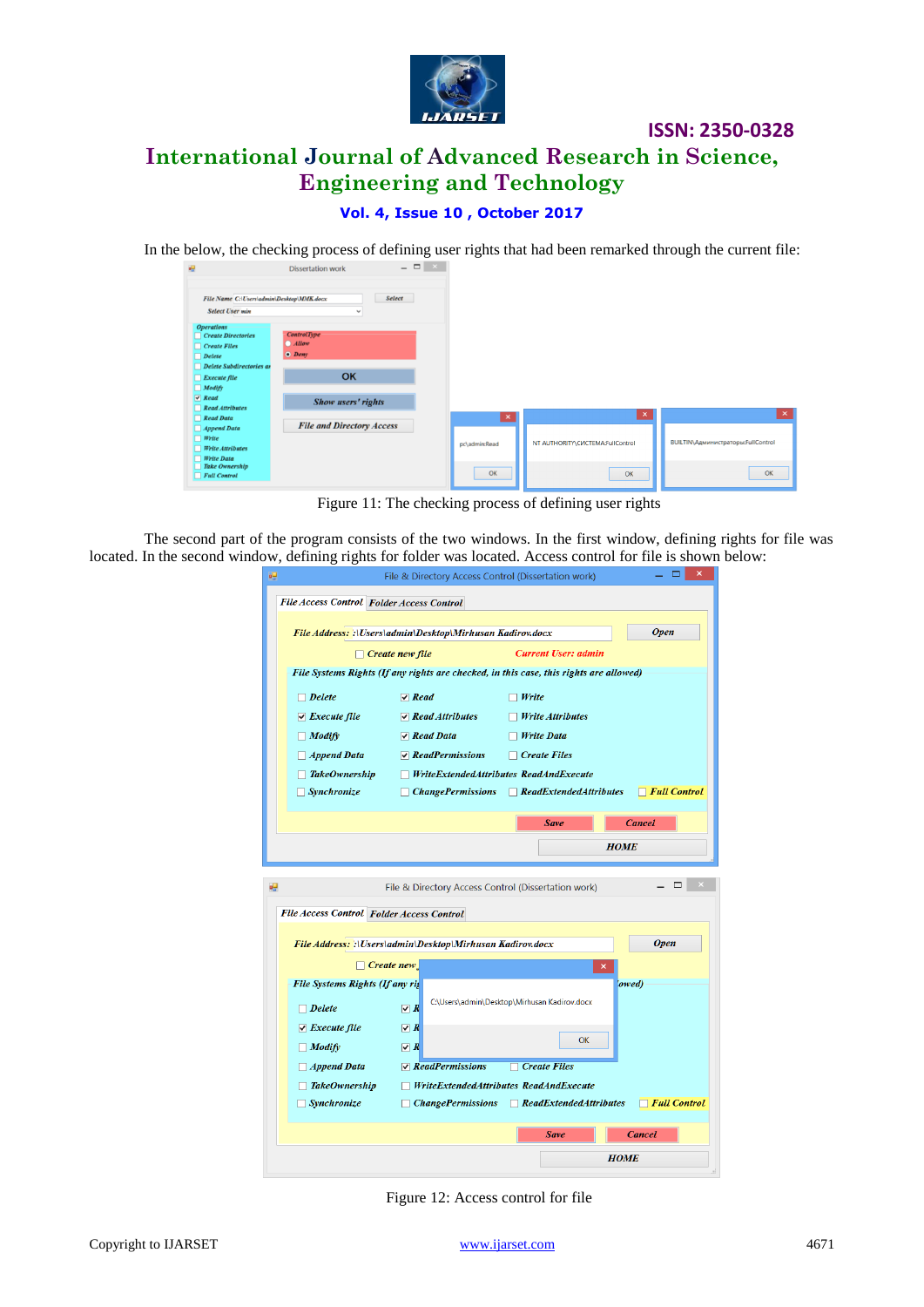

# **ISSN: 2350-0328 International Journal of Advanced Research in Science, Engineering and Technology**

**Vol. 4, Issue 10 , October 2017**

### **V. RESULT**

After the program is distributed to the file "C:  $\text{Users} \text{ admin} \text{Desktop} \text{MMK.docx}$ " using the program, the following error occurs when starting the MS Word document:

| Microsoft Word                                                                                                                                                                                                                                                                                                                                                                                                                                   |  |  |
|--------------------------------------------------------------------------------------------------------------------------------------------------------------------------------------------------------------------------------------------------------------------------------------------------------------------------------------------------------------------------------------------------------------------------------------------------|--|--|
| Приложению Word не удалось открыть документ, так как пользователь не обладает достаточными правами<br>(C:\Users\admin\Desktop\MMK.docx)<br>Скрыть справку <<<br>Открыть в окне справки                                                                                                                                                                                                                                                           |  |  |
| Это сообщение может появиться, если файл сохранен с разрешениями. Разрешения<br>(права доступа, привилегии) могут присваиваться файлам, папкам и большинству<br>ресурсов, доступных через сеть (принтерам, общим папкам, файлам, базам данных,<br>веб-сайтам и т. п.). При попытке пользователя открыть ресурс, для которого заданы<br>разрешения, это сообщение появляется в том случае, если у пользователя нет<br>соответствующих разрешений. |  |  |
| OK                                                                                                                                                                                                                                                                                                                                                                                                                                               |  |  |

Figure 13. Error reference.

The program is designed to control the mark of the rights of users of the system, control permission for users of the system and control when the access rights are marked.

The program performs the following functions: marking the rights of users relative to the file, viewing a specific file when marking the rights of an existing user, marking the rights of users relative to the folder object.

Through the program, the organization of effective management of the rights of users of the system by marking, as well as preventing the use of data by users who do not have permission to access, is carried out.

The program introduced a mechanism for adding context constraints to any TT-RBAC objects. This access control model was motivated by the need to reduce time and raise the level for security administration.

#### **VI. CONCLUSION**

From this article it can be used as information resource that defining information, projecting users rights for resources, managing and controlling users.

A practical significance characterized by the fact that this requires access control models, policies, and enforcement mechanisms for collaboration resources. This article reviewed several research issues in this area. They are listed as follows:

- ̶ access control model that caters the requirements for access control in collaborative environments;
- ̶ authorization constraints that could be used for both expressing and enforcing authorization constraints;
- ̶ how to enhance and simplify the access control policies used in collaborative environments;
- ̶ policy and mechanism used for managing and enforcing multiple heterogeneous authorization policies in distributed authorization environments.

#### **REFERENCES**

[1] W.Tolone, G.Ahn, T.Pai, and S.Hong. Access control in collaborative systems. ACM Computing Surveys, 37(1):29–41, March 2009.

[2] W.Zhou, C.Meinel. Team and Task Based RBAC Access Control Model. In Proceedings of the 5th Latin American Network Operations and Management Symposium (LANOMS 2010), pp. 84-94, Petrópolis, Brazil, September 2010.

[3]Zhou W. Access control model and policies for collaborative environments :дис. – University of Potsdam, 2008.

[4] Rajaboevich G. S., Mirpulatovich K. M., Yakubdjanovich T. Z. The Methodology of the Ways for Increasing the Efficiency of Intrusion Detection Systems //International Journal of Engineering Innovations and Research. – 2016. – Т. 5. – №. 5. – С. 296.

[5] Kadirov M.M. Access control model and policies for collaborative environments. International Journal of Advanced Research in Science, Engineering and Technology, Vol. 4, Issue 7, July 2017, p. 4223-4229.